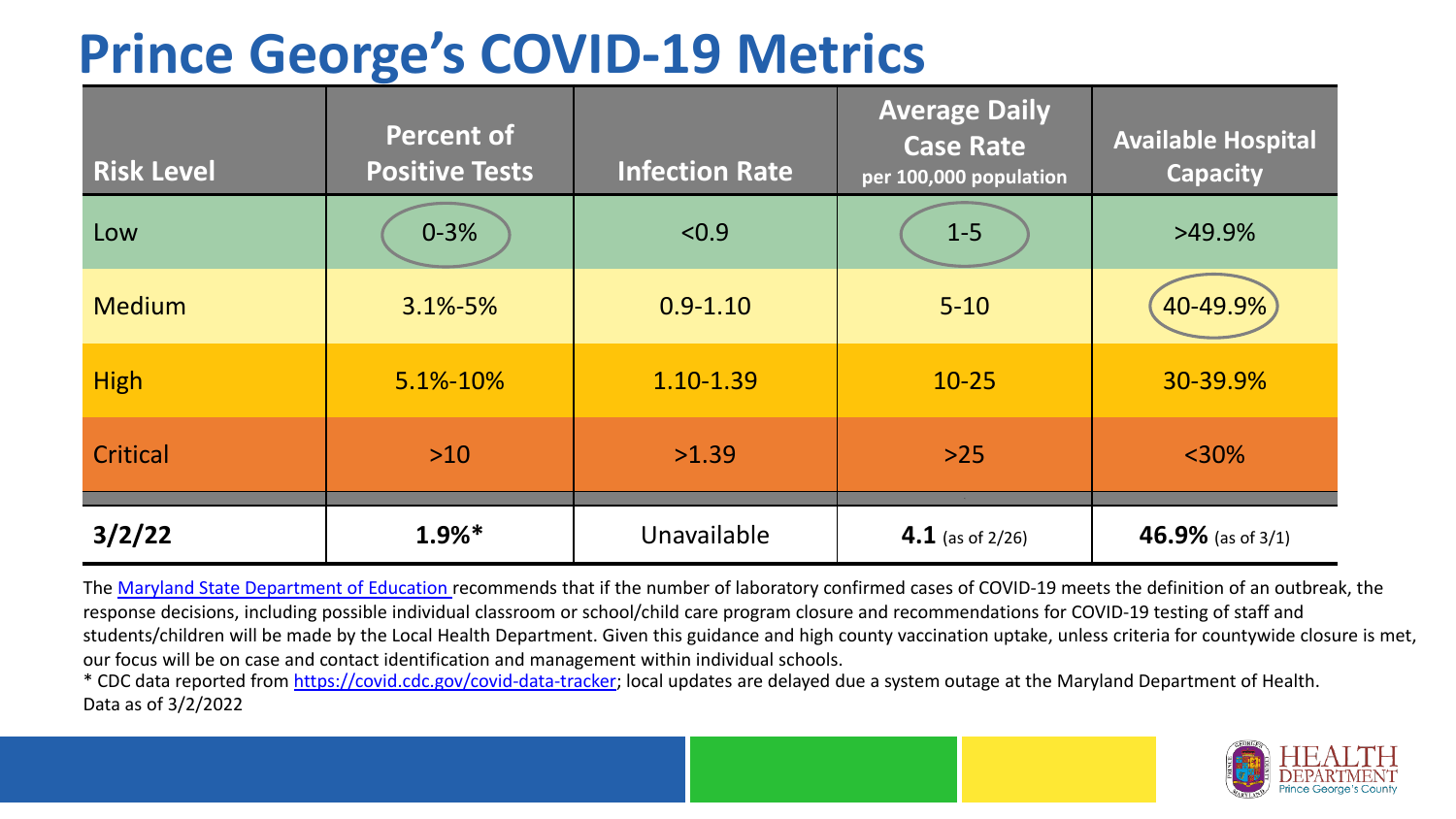# **COVID-19 Community Transmission and Vaccination**

Per the [CDC updated guidance for COVID-19 Prevention in K-12 Schools,](https://www.cdc.gov/coronavirus/2019-ncov/community/schools-childcare/k-12-guidance.html) vaccination is considered the leading prevention strategy for those who are eligible, and **Prince George's County exceeds the percentage of U.S. vaccinations for ages 12 and above**. The CDC also emphasizes using multiple prevention strategies together consistently, included universal indoor masking, as needed based on the level of community transmission and vaccine coverage.



\*\* Local vaccination data reported as of 3/1/2022

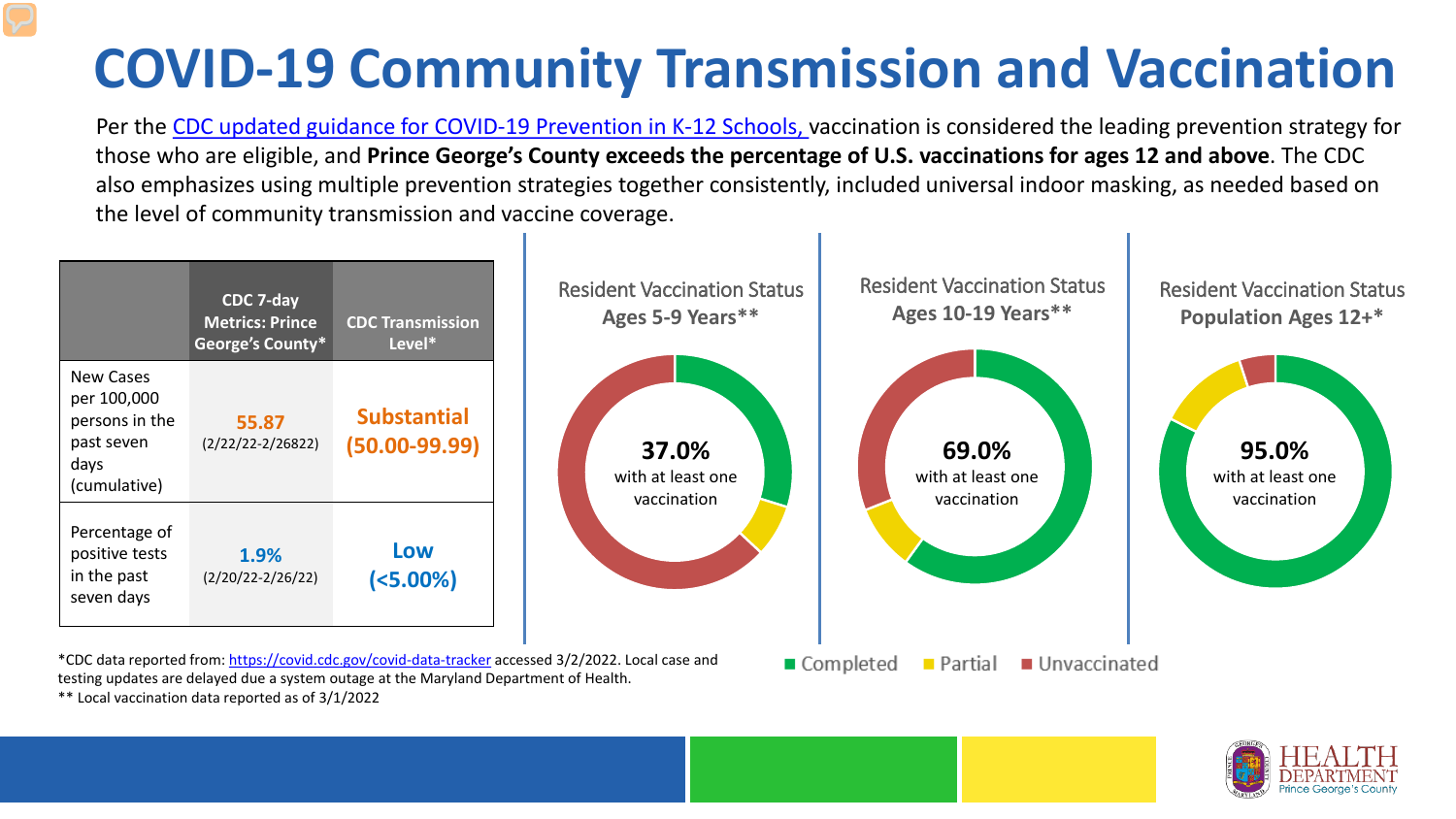## **Average Daily Case Rate** (7-day Average by test date)

The Maryland Department of Health recently began providing local case data again since their system outage in early December 2021. **The daily case rate at the end of last week was 4.1 new cases per 100,000 resident.** Our case rate has declined from a high of 303.4 new cases per 100,000 residents on January 1, 2022.



**Average New COVID-19 Cases Per Day Per 100,000 Residents**

Data as of 3/2/22